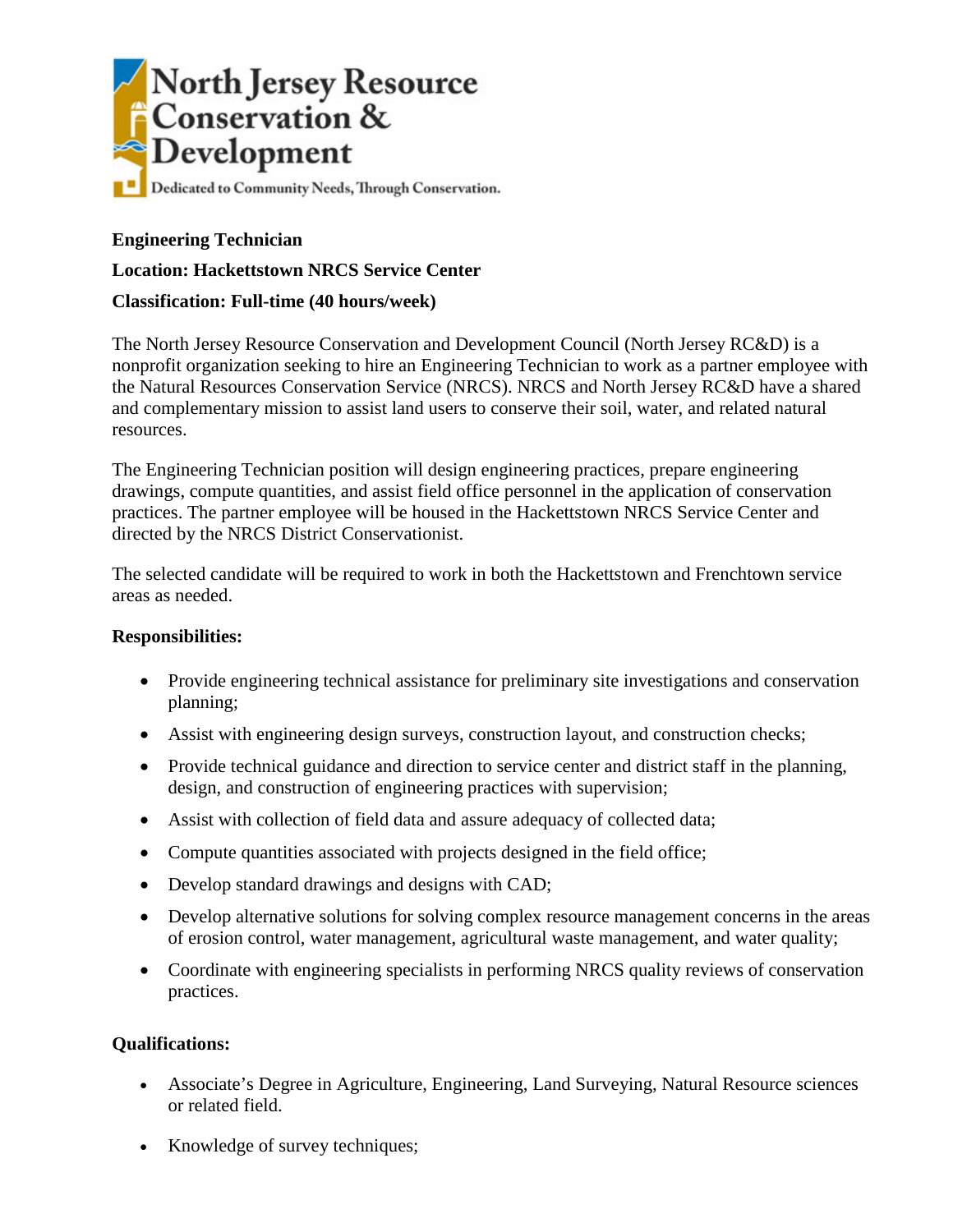- Knowledge of construction techniques, contracting procedures, and the ability to read plans and understand construction and material specifications;
- Knowledge of engineering-related computer systems, e.g. CAD systems and others, in order to prepare designs for conservation practices.
- Ability to apply the fundamentals of mathematics, science, and engineering in order to design solutions to resource problems.
- Knowledge of construction safety policys;
- Ability to work effectively with co-workers, contractors, partners, and landowners in order to provide for the efficient installation of conservation measures.
- Ability to pass a Federal Background check and Employment Eligibility Verification
- Must possess a valid driver's license.

# **Physical Demands:**

Regular physical exertion in an outdoor setting is required. Walking long distances over rough terrain under a variety of weather conditions is to be expected. Sitting at a desk or drafting table for long periods of time is occasionally required. Driving to work assignments may take up to three hours one way. Travel time will be in a federal vehicle or reimbursed at the federal mileage rate.

# **Work Environment:**

Work is often performed out-of-doors with regular exposure to heavy equipment, noise, adverse weather, and rough terrain. Protective equipment is necessary on construction sites. Exposure to farm animals, insects, and poisonous plants and snakes can be expected. Environment can vary from agricultural fields to the urban setting. Office work is performed in an NRCS Service Center

# **Terms of Employment:**

- Full-time position (40 hrs/wk), competitive nonprofit benefits package available;
- Pay based on qualifications and experience;
- Position is made available through a contribution agreement.

# **How to Apply:**

Interested applicants are encouraged to submit a resume and cover letter outlining your interest, along with a list of references by email to [ltessieri@northjerseyrcd.org:](mailto:ltessieri@northjerseyrcd.org) Laura Tessieri, Associate Director North Jersey RC&D

*We strongly encourage all qualified professionals to apply. The North Jersey RC&D is an Equal Opportunity Employer and does not discriminate on the basis of sex, race, age, national origin, ethnic background, disability or any other characteristic protected by law.*

The North Jersey RC&D is a nonprofit organization initiated in 1962 to help people care for and protect their natural resources to improve an area's economy, environment and living standards. We